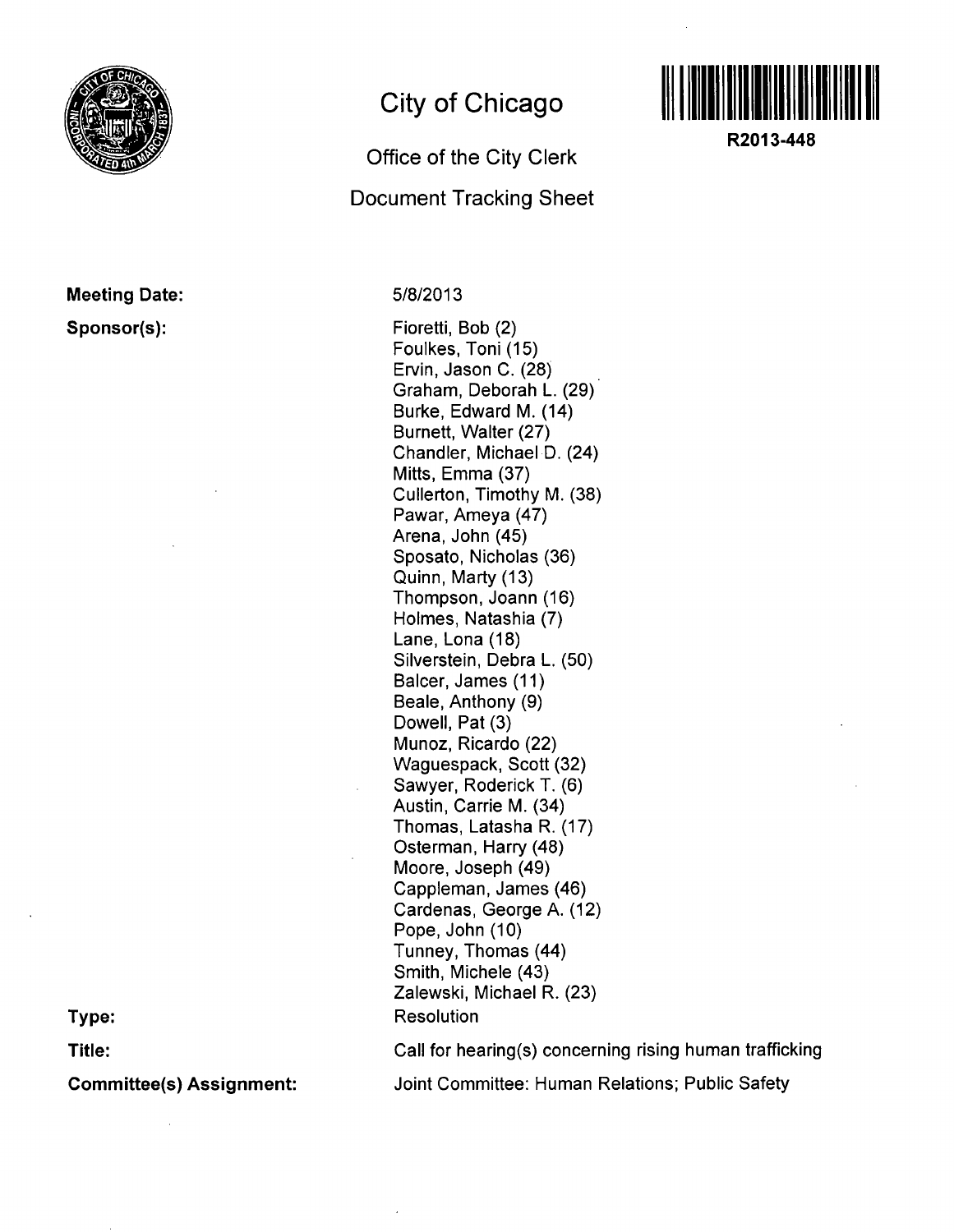## **RESOLUTION CALLING FOR HEARINGS CONCERNING THE RISE OF HUMAN TRAFFICKING IN CHICAGO**

**Ik** 

WHEREAS, The Scottish poet, Robert Burns famed 1784 phrase, "Man's inhumanity to man makes countless thousands mourn" can well summate the cruel and tragic consequences that the practice human trafficking has had on mankind through the annals of history; and ,

WHEREAS, Whether called slavery of any kind, indentured servitude, or human smuggling, human trafficking has brought untold misery upon not only the victims but also their families and the communities wherein they lived; and

WHEREAS, Whether those individuals submit to being trafficked voluntarily, semi-voluntarily or against their will, they are victims of that consequential inhumanity that precludes recorded history; and

WHEREAS, Although slavery certainly existed before the 1400s, this epoch marked the start of Portuguese slave trading with the transporting of Africans to Portugal for use as slaves. The British started African slave trading in 1562. Throughout the 1600s, the slave trade flourished in countries like Spain, North America, Holland, France, Sweden, and Denmark; and

WHEREAS, At the beginning of the 20<sup>th</sup> Century, various governments began to take action in an attempt to curb some of human trafficking's most nefarious practices. The United Kingdom, India, Germany, Prussia, Belgian, Denmark, Spain, France, Italy, the Netherlands, Portugal, Russia, Sweden, Norway and Switzerland signed an International Agreement for the Suppression of White Slave Traffic in 1904 to curb the trafficking of women for the purposes of prostitution; and

WHEREAS, Although human trafficking takes on many forms, the highest profile and the most insidious is the transporting and selling of individuals for forced prostitution. In 1932, the Japanese forced thousands of Asian women into the notorious "comfort stations" for their military personnel; and

WHEREAS, In 1995, the United Nations held their Fourth World Conference to address the issue of trafficking women, recognizing it as an act of violence against women, defining actions to be taken including enforcing international conventions on trafficking and human slavery, addressing factors that encourage trafficking, setting up effective law enforcement and institutions to eliminate trafficking both nationally and internationally, and implementing programs including educational and rehabilitation institutions to provide for the social, medical, and psychological needs to victims of trafficking; and

WHEREAS, Today, Illinois has legislation in place that defines victims of human trafficking to include children involved in the sex trade, adults age 18 or over who are coerced or deceived into commercial sex acts, as well as anyone forced into different forms of "labor or services," such as domestic workers held in a home, or farm-workers forced to labor against their will. The factors that each of these situations have in common are elements of force, fraud, or coercion that are used to control people; and

WHEREAS, As this nation's transportation hub, it behooves this august body to investigate this city's response to the heinous effects of this societal scourge and fashion appropriate action in lieu of its findings; now therefore

BE IT RESOLVED That we, the Mayor and members of the City of Chicago City Council, gathered together this  $8<sup>th</sup>$ Day of May, 2013 AD, do hereby request a hearing by ajoint committee of public safety and human relations to gather expert testimony and public comment for the purpose of formulating a course of action to ameliorate the conditions that allow human trafficking to incubate and thrive in any of its insidious forms.

BE IT FURTHER RESOLVED That suitable copies of this resolution be prepared and presented to the Honorable James A. Balcer, chairman of the committee on public safety and the Honorable Joe Moore, chairman of the

committee on buman relations ROBERIX FIORETT  $\widehat{\mathbf{A}}$ lderman – 2<sup>nd</sup> Ward Vad

TONI FOULKES

Alderman – 15<sup>th</sup> Ward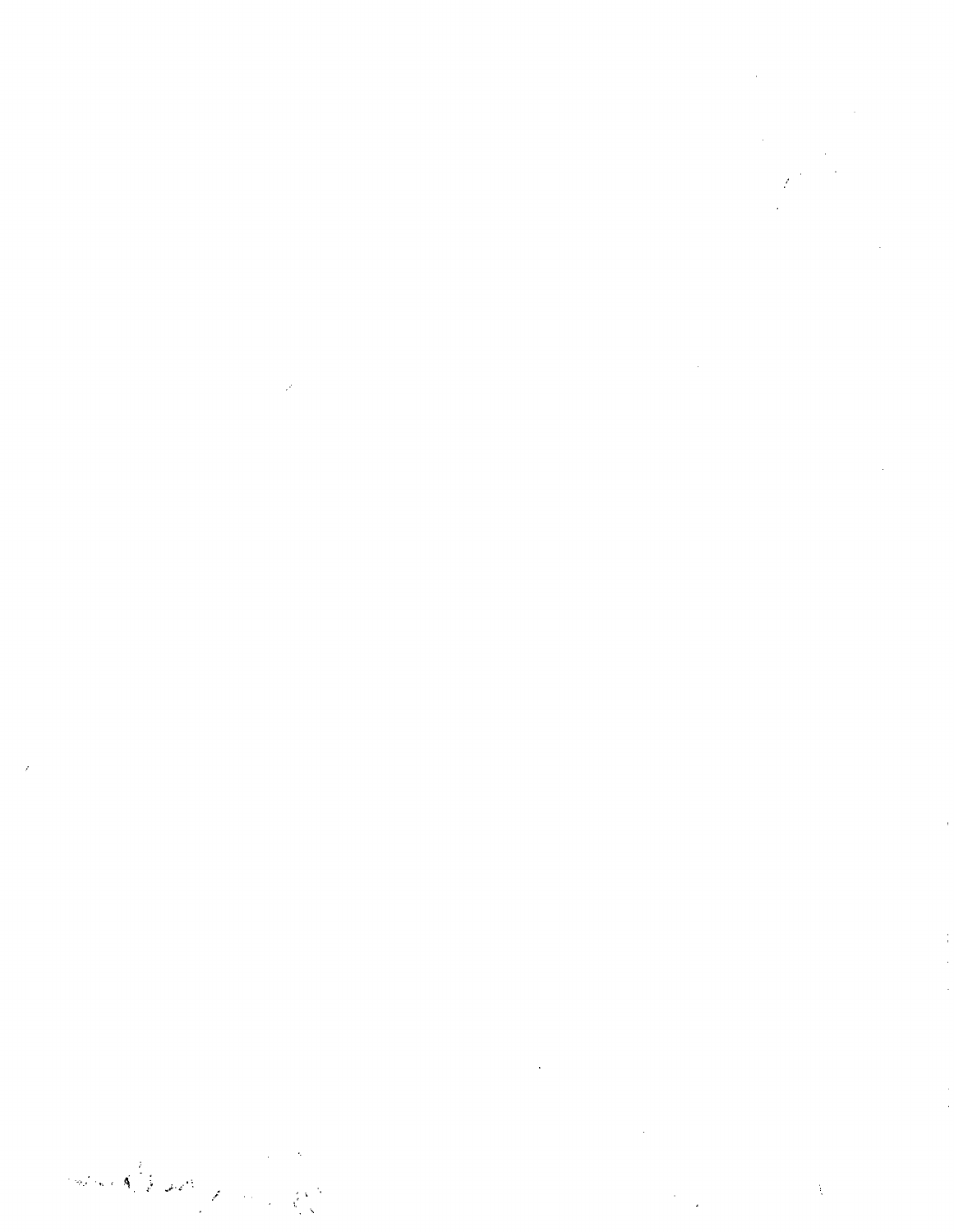ra Mitts 37th Kael Whall